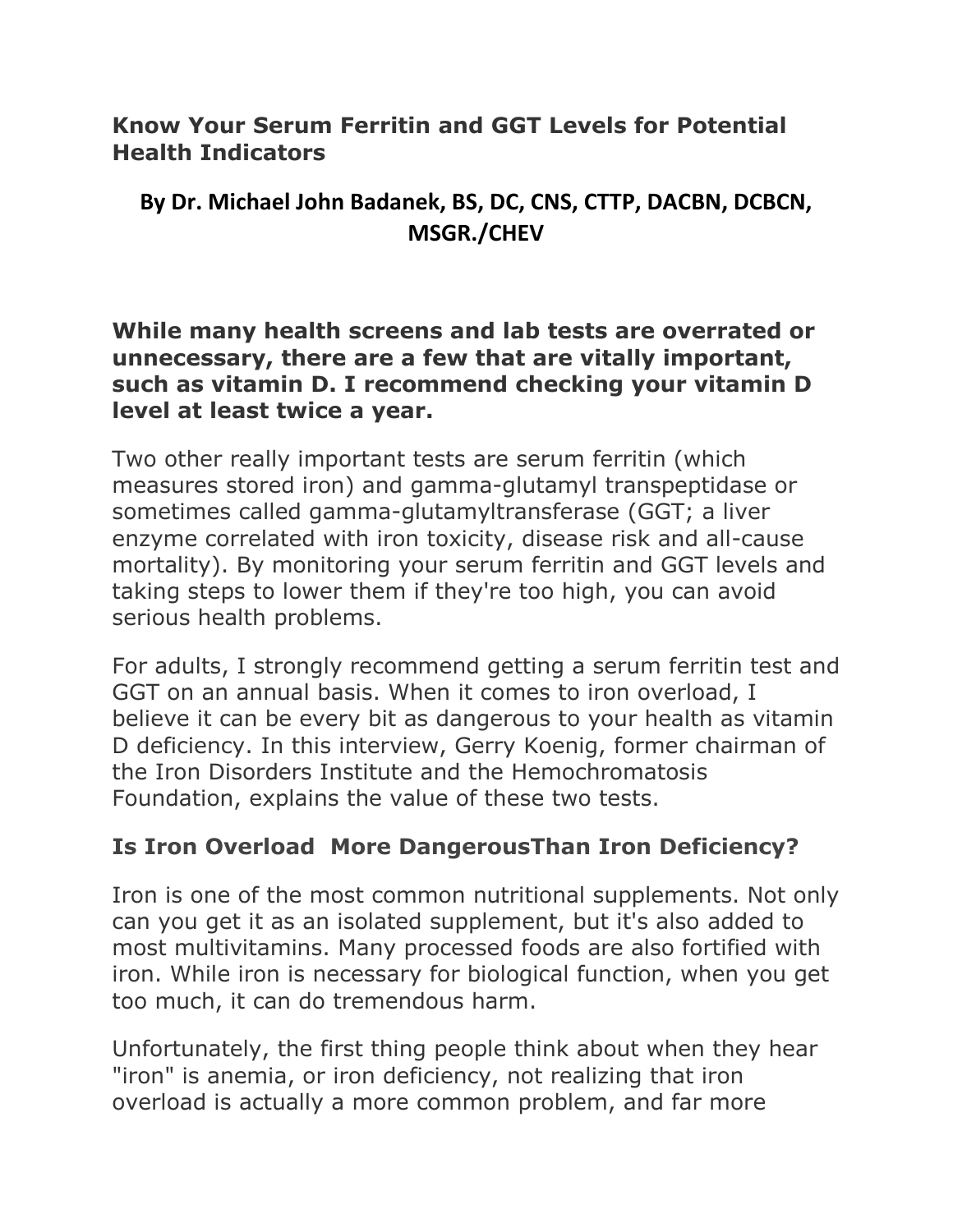dangerous. Many doctors don't understand or appreciate the importance of checking for iron overload.

Virtually all adult men and postmenopausal women are at risk for iron overload due to inefficient iron excretion, since they do not lose blood on a regular basis. Blood loss is the primary way to lower excess iron, as the body has no active excretion mechanisms. Another common cause of excess iron is the regular consumption of alcohol, which will increase the absorption of any iron in your diet.

For instance, if you drink wine with your steak, you will likely absorb more iron than you need. There's also an inherited disease, hemochromatosis, which causes your body to accumulate excessive and dangerously damaging levels of iron.

If left untreated, high iron can contribute to cancer, heart disease, diabetes, neurodegenerative diseases and many other health problems, including gouty arthritis. In one small study, 100 percent of the patients achieved marked reduction in attacks or complete remission after phlebotomy was used to remove iron and maintain an iron level at near-iron deficiency — "the lowest body iron store compatible with normal erythropoiesis and therefore absence of anemia."

Iron causes all this harm by catalyzing a reaction within the inner mitochondrial membrane. When iron reacts with hydrogen peroxide, hydroxyl free radicals are formed. These are among the most damaging free radicals known, causing severe mitochondrial dysfunction, which in turn is at the heart of most chronic degenerative diseases.

## **The Blood Test GGT is a Good Predictor of Mortality**

GGT is a liver enzyme involved in glutathione metabolism and the transport of amino acids and peptides. Not only will the GGT test tell you if you have liver damage, it can also be used as a screening marker for excess free iron and is a great indicator of your sudden cardiac death risk.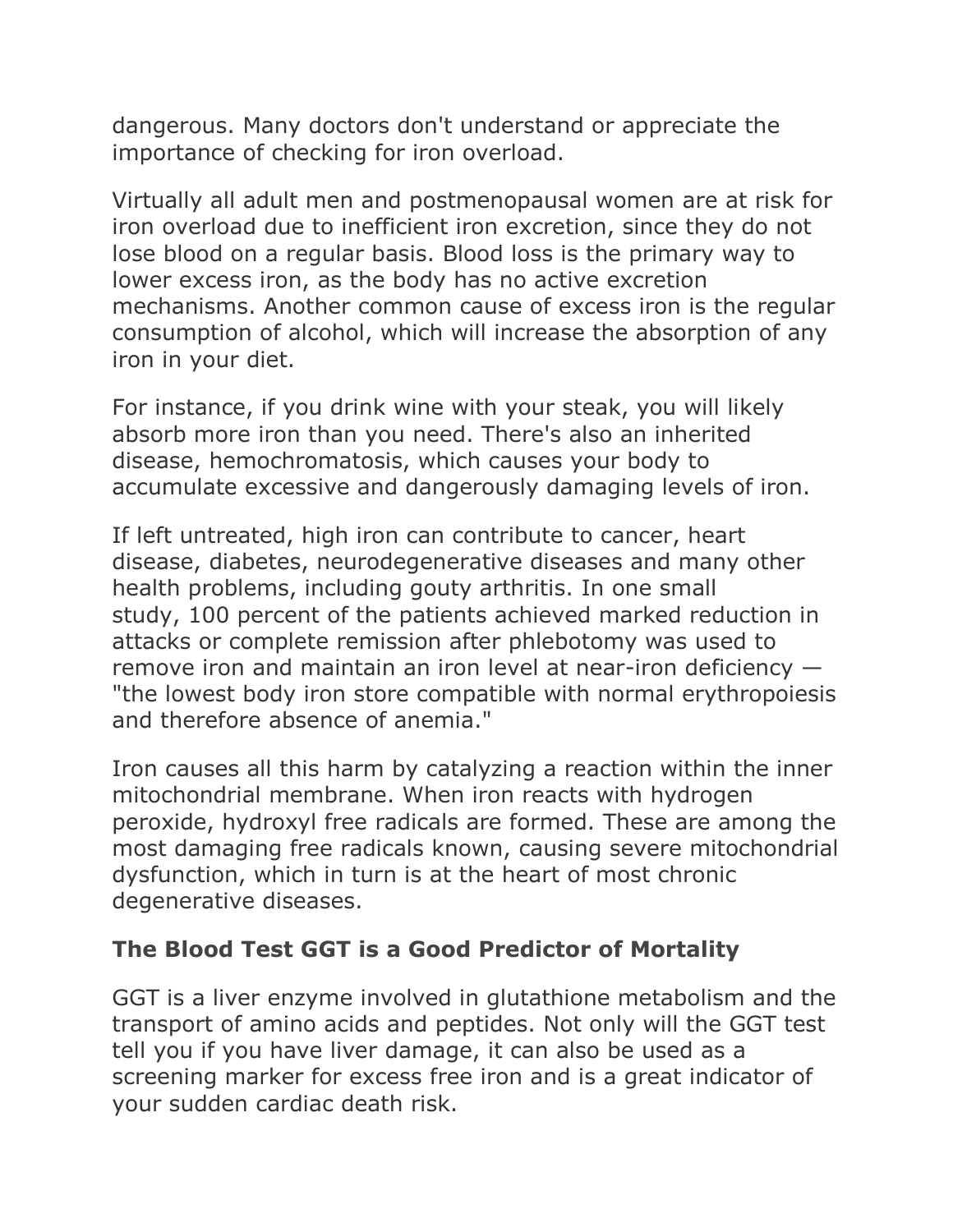In recent years, scientists have discovered GGT is highly interactive with iron, and when both your serum ferritin and GGT are high, you are at significantly increased risk of chronic health problems, because then you have a combination of free iron, which is highly toxic, and iron storage to keep that toxicity going[.](https://articles.mercola.com/sites/articles/archive/2017/09/20/monitoring-serum-ferritin-and-ggt.aspx?utm_source=dnl&utm_medium=email&utm_content=art1&utm_campaign=20170920Z1_UCM&et_cid=DM158871&et_rid=57664186#_edn3)

*"Recently, [GGT] was proven by the life insurance industry as the single measure that is most predictive of early mortality,"* Koenig says*. "In other epidemiological studies, it's linked to pretty much every cause of death, because it provides those free radicals and hydroxyl radicals …*

*I believe that … people born after World War II are now at greater risk because of the environmental toxicants we face … Basically, reduction in glutathione levels — your body's most important antioxidant — is indicated by an increase in GGT …*

*[G]lyphosate, excess iron, all of the substances in the environment — whether you take it in as food or it's in the air that utilize your body's toxic waste disposal system in some way [will] reduce your antioxidants, whether it's vitamin D, cholesterol, vitamin E or vitamin A. A reduction of those makes you more vulnerable to disease, particularly chronic disease and autoimmune diseases across the board."*

#### **What are the best Levels of GGT and Iron?**

As with many other lab tests, the "normal" ranges for GGT and serum ferritin are far from ideal. If you're in the "normal" range, you're virtually guaranteed to develop some sort of health problem

According to Koenig, women with a GGT above 30 U/L have a higher risk of cancer and autoimmune disease. Interestingly, while for most other tests the range between what's healthy and what's risky tends to be quite broad, in the case of GGT, the range between health and disease is in the single digits.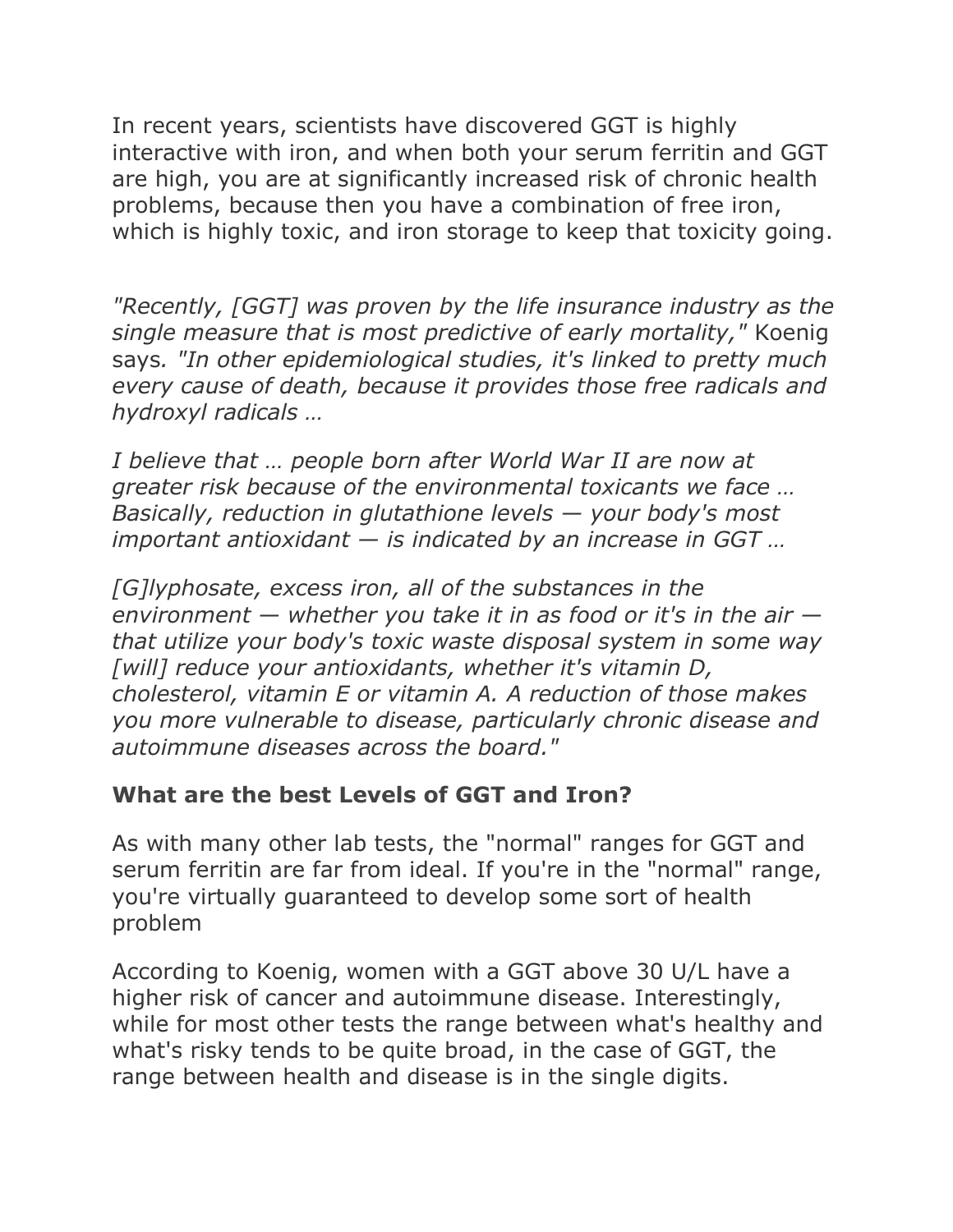*"Part of it is dependent on body weight,"* Koenig says*. "Strangely enough, the most recent indications are that people who are too thin (whatever their level of GGT is), it could be harmful if [their GGT is] relatively high. For instance, for a thin woman with a GGT … in the range of the second quartile, which is going to be generally 14 to 18 today it can be dangerous if she's expecting to have children and has a very low BMI.["](https://articles.mercola.com/sites/articles/archive/2017/09/20/monitoring-serum-ferritin-and-ggt.aspx?utm_source=dnl&utm_medium=email&utm_content=art1&utm_campaign=20170920Z1_UCM&et_cid=DM158871&et_rid=57664186#_edn10)*

When it comes to serum ferritin, a level of 200 to 300 nanograms per milliliter (ng/mL) falls within the normal range for women and men respectively, which is FAR too high for optimal health. An ideal level for adult men and non-menstruating women is somewhere between 30 and 60 ng/mL.

You do not want to be below 20 ng/mL or above 80 ng/mL. The most commonly used threshold for iron deficiency in clinical studies is 12 to 15 ng/mL. Maintaining a healthy iron level is also important during pregnancy. Having a level of 60 or 70 ng/mL is associated with greater odds of poor pregnancy outcomes. That said, iron deficiency during pregnancy is equally problematic, so make sure you get tested.

Last but not least, since the ferritin and GGT are interactive, low GGT tends to be protective against higher ferritin. So, if your GGT is low, you're largely protected even if your ferritin is a bit higher than ideal. Still, it would be wise to take steps to lower your ferritin to a more ideal level nonetheless. On the other hand, even if your ferritin is low, having an elevated GGT levels is cause for concern, and needs to be addressed.

#### **Transferrin Saturation Test Be Useful for Health Prediction**

If you are thin, with a body mass index (BMI) below 22 or 23, I suggests getting a transferrin test as well, which gives you a percentage saturation level. A level of 25 to 35 percent is typically considered healthy. In the 1970s, the transferrin saturation test was used as a marker for early death. Having a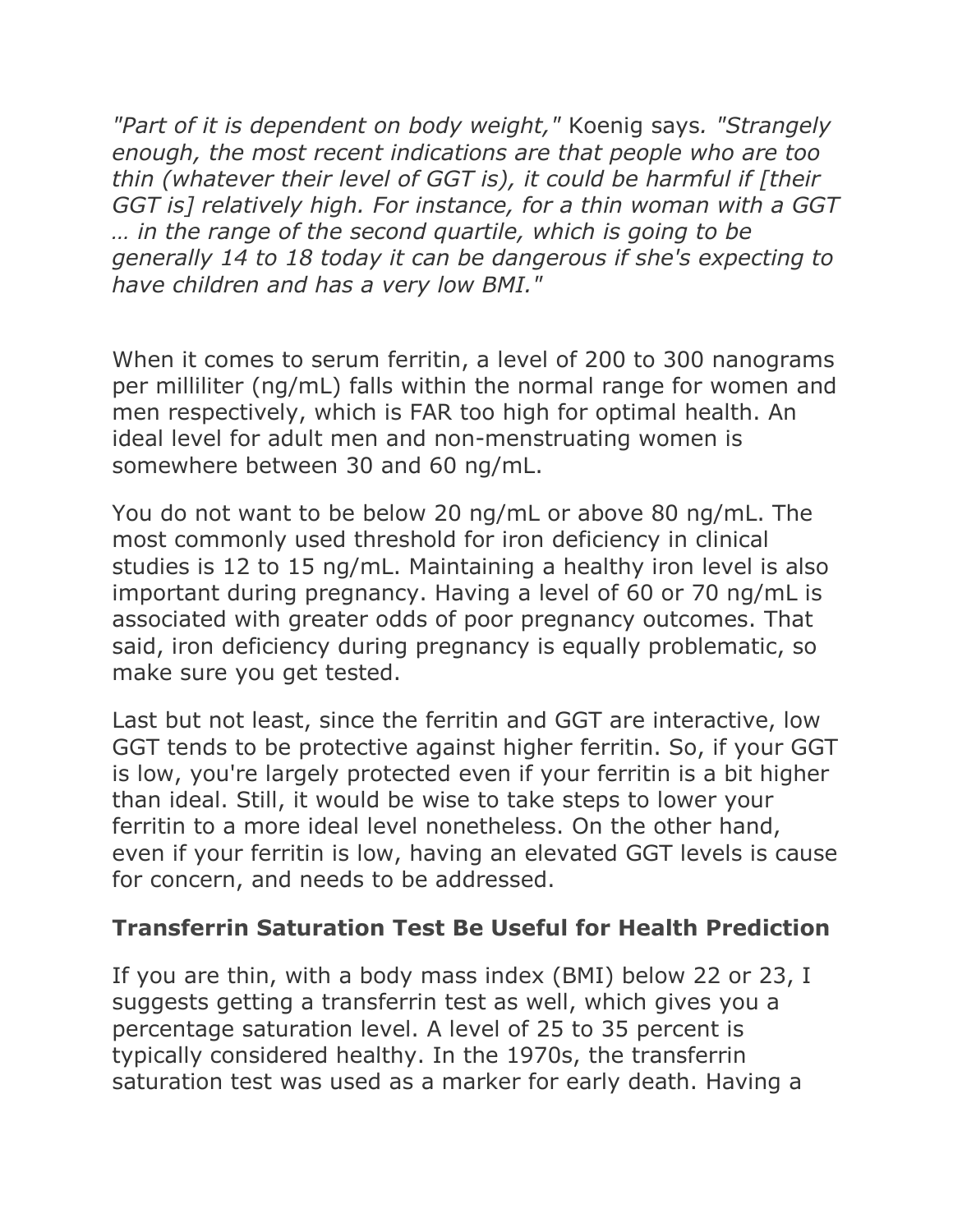transferrin saturation percentage of over 55 indicated a 60 percent increased risk for premature death.

At that time, an estimated 2.6 percent of the U.S. population had transferrin saturation percentages that high. Today, it's down to half of that, in large part because of the increase in obesity, which "dilutes" your saturation percentage, and the transferrin test is no longer used as a marker for early death. However, if you are very thin, it can still be a useful test.

*"Anything between 25 and 35 is safe. If you're unusually thin, I would get that test because there you could have unsuspectingly high transferrin saturation, particularly if you're malnourished … Anorexia nervosa has severe effects on the brain when you're that thin and your BMI is at 14 or 15,"* Koenig says.

### **Why Excess Iron Is so Dangerous**

Your body creates energy by passing the electrons from carbs and fats you eat as fuel to oxygen through the electron transport chain in your mitochondria to produce adenosine triphosphate (ATP). Ninety-five percent of the time, the oxygen is converted to water. But 0.5 to 5 percent of the time, reactive oxygen species (ROS) are created. ROS are not all bad as they are important biological signaling molecules, but excessive ROS leads to mitochondrial damage and dysfunction.

Iron can react with hydrogen peroxide in the inner mitochondrial membrane. This is a normal part of cellular aerobic respiration. But when you have excessive iron, it catalyzes the formation of excessive hydroxyl free radicals from the peroxide, which decimate your mitochondrial DNA, mitochondrial electron transport proteins and cellular membranes. This is how iron overload accelerates chronic disease.

If you eat excessive net carbs (total carbs minus fiber) the situation is further exacerbated, as burning carbs as your primary fuel can add another 30 to 40 percent more ROS on top of the hydroxyl free radicals generated by the presence of high iron.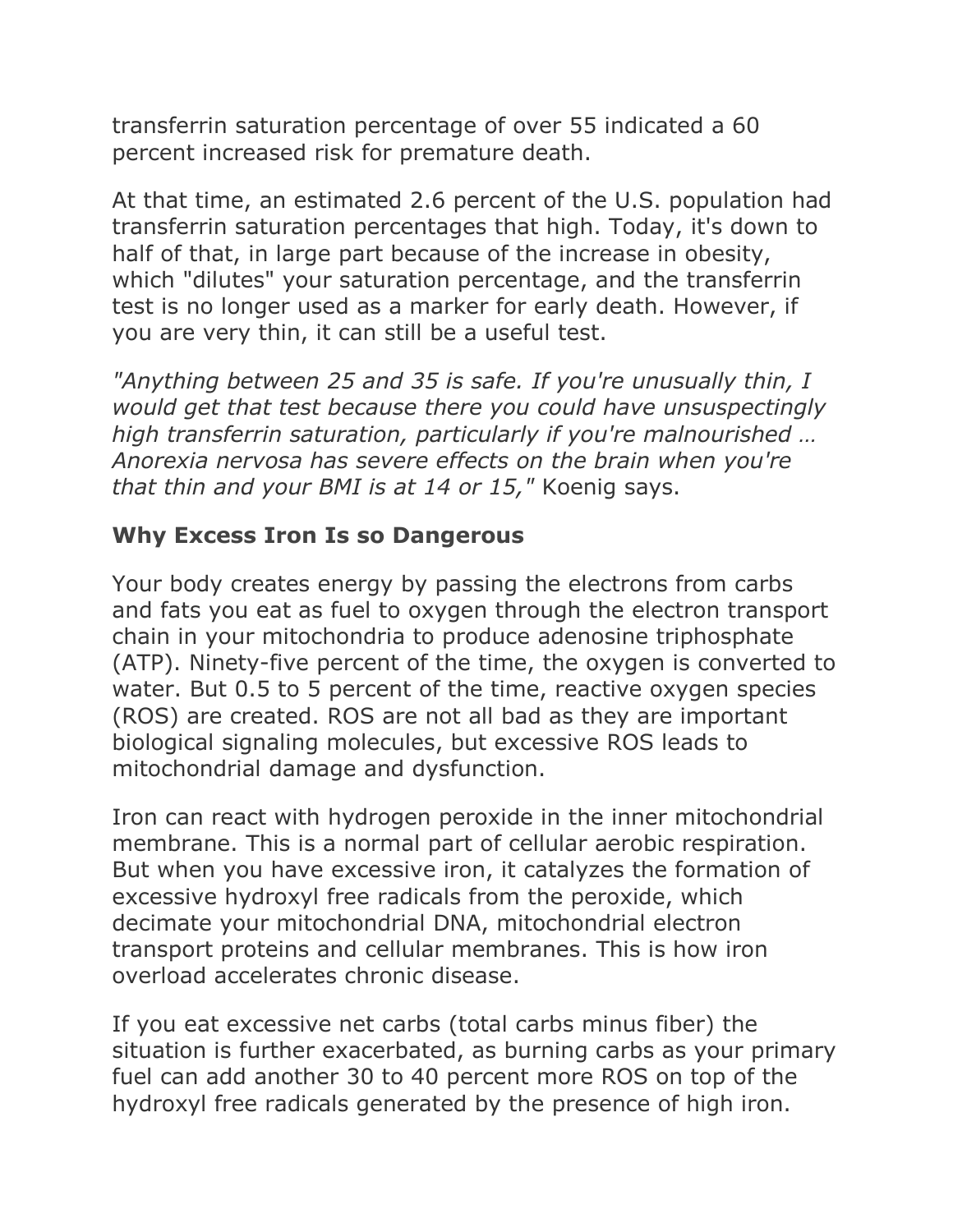Unfortunately, most people reading this are burning carbs as their primary fuel. If you struggle with any kind of chronic health problem and have high iron and eat a standard American diet that is high in net carbs, normalizing your iron level and implementing a ketogenic diet can go a long way toward improving your health.

Taking extra antioxidants to suppress ROS generated by high iron alone or in combination with a high-sugar diet is inadvisable, as ROS also act as important signaling molecules. They're not all bad. They cause harm only when produced in excess.

Your best bet is to lower the production of ROS. One of the easiest and most effective ways to do that is to eat a diet high in healthy fats, adequate in protein and low in net carbs. Eating healthy fats can make a bigger difference than you might think, especially if you have high iron.

## **How The Protein-Iron-GGT Connection are Connected for Health**

I personally typically eat only 2 to 4 ounces of meat per week Americans tend to overeat meat in general, and most of it is dangerous CAFO meat loaded with toxins. Additionally, while the meat supplies you with more iron than you likely need, excess protein can also cause problems. Another little-known fact is that giving iron to a person who is malnourished and cannot process protein properly can be extremely dangerous. Koenig explains:

*"I've been studying malnutrition for several years now, mainly kwashiorkor (also known as protein-calorie malnutrition), which is a typical malnutrition disease, along with marasmus in developing countries. There you have a situation where the children, particularly in kwashiorkor, cannot synthesize important proteins because of essential amino acid deficiencies …*

*[When] giving iron too early in a recovering child with kwashiorkor, or an adult for that matter, the measure that skyrockets early on, in that particular case, happens to be GGT.*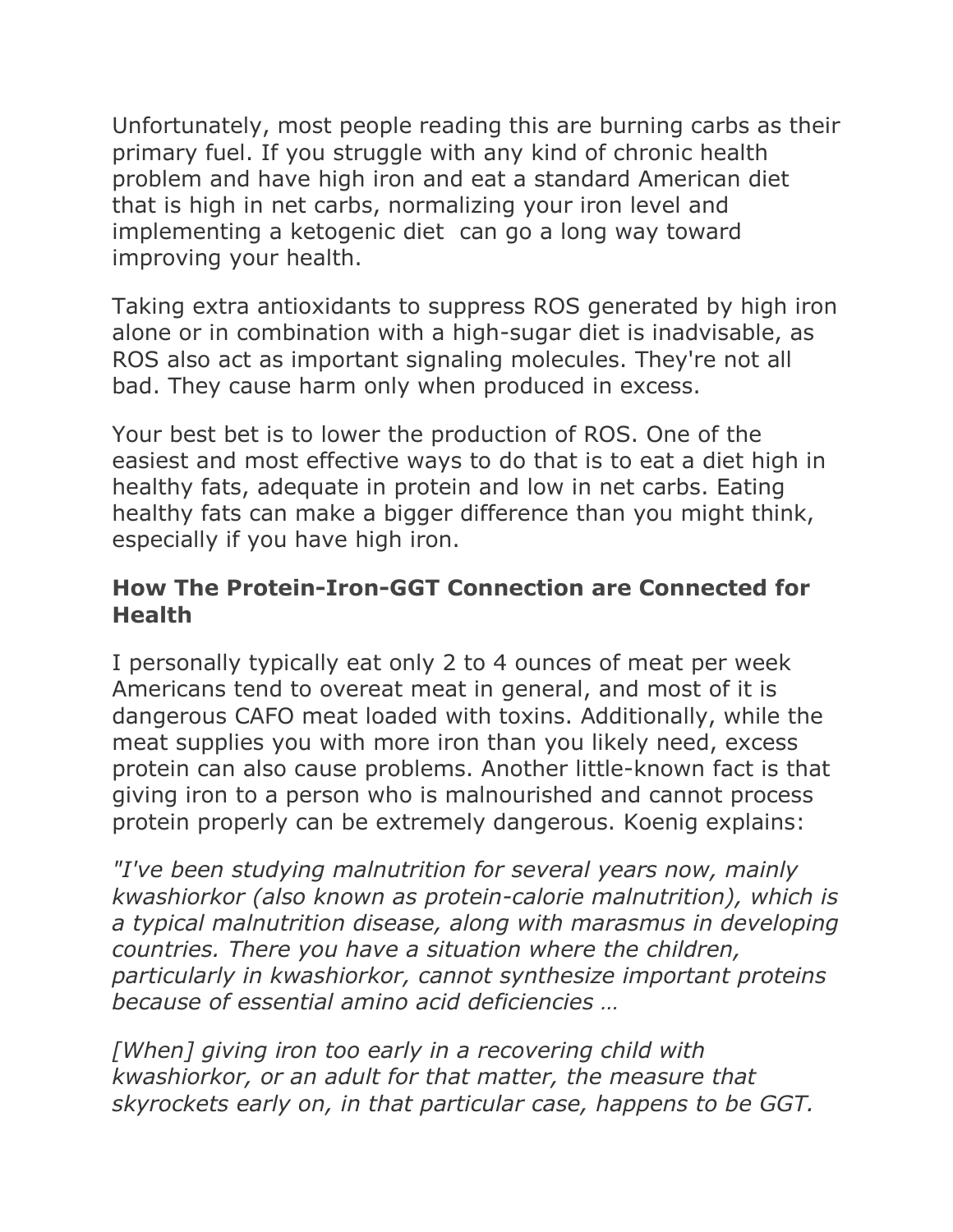*High amounts of free iron [are dangerous] because they don't have the proteins to safely contain that iron into either transferrin, which is the protein that protects the body from the iron in the bloodstream, or ceruloplasmin, which is necessary for copper transport. To get iron safely into the brain, it needs to be complexed with ceruloplasmin. Those can't be synthesized in a malnourished person. [So, giving] iron to a malnourished person is highly toxic."*

### **African and Chinese Research Confirm GGT's Relation to Chronic Disease**

Koenig recently found a few African studies showing the importance of GGT. In the 1990s, when GGT was tested broadly in the U.S. as part of the National Health and Nutrition Examination Survey III (NHANES III, 1988 to 1994), results revealed that African-Americans had higher levels of both serum ferritin and GGT than Caucasians and Hispanics.

*"Back then, those measurements were compared to measurements in Zimbabwe. In [Zimbabweans] who were not exposed to spraying for mosquitoes … the [ferritin and GGT measurements] were roughly half.*

*They had obviously been on a native diet … But I found, through several papers recently submitted in South Africa, that those measurements now are very high. They're catching up and probably surpassing the American Blacks' measurements, and they're suffering the [same] chronic diseases …"*

More recent studies from South Africa depict increasing GGT levels are associated with insulin resistance and cardiometabolic disease risk. Moreover, a recent Chinese study showed that while having a GGT level above the midpoint raised the risk of chronic kidney disease, when combined with high serum ferritin, that risk increased nearly fivefold. Other common diseases associated with high iron and GGT include diabetes, heart disease and cancer.